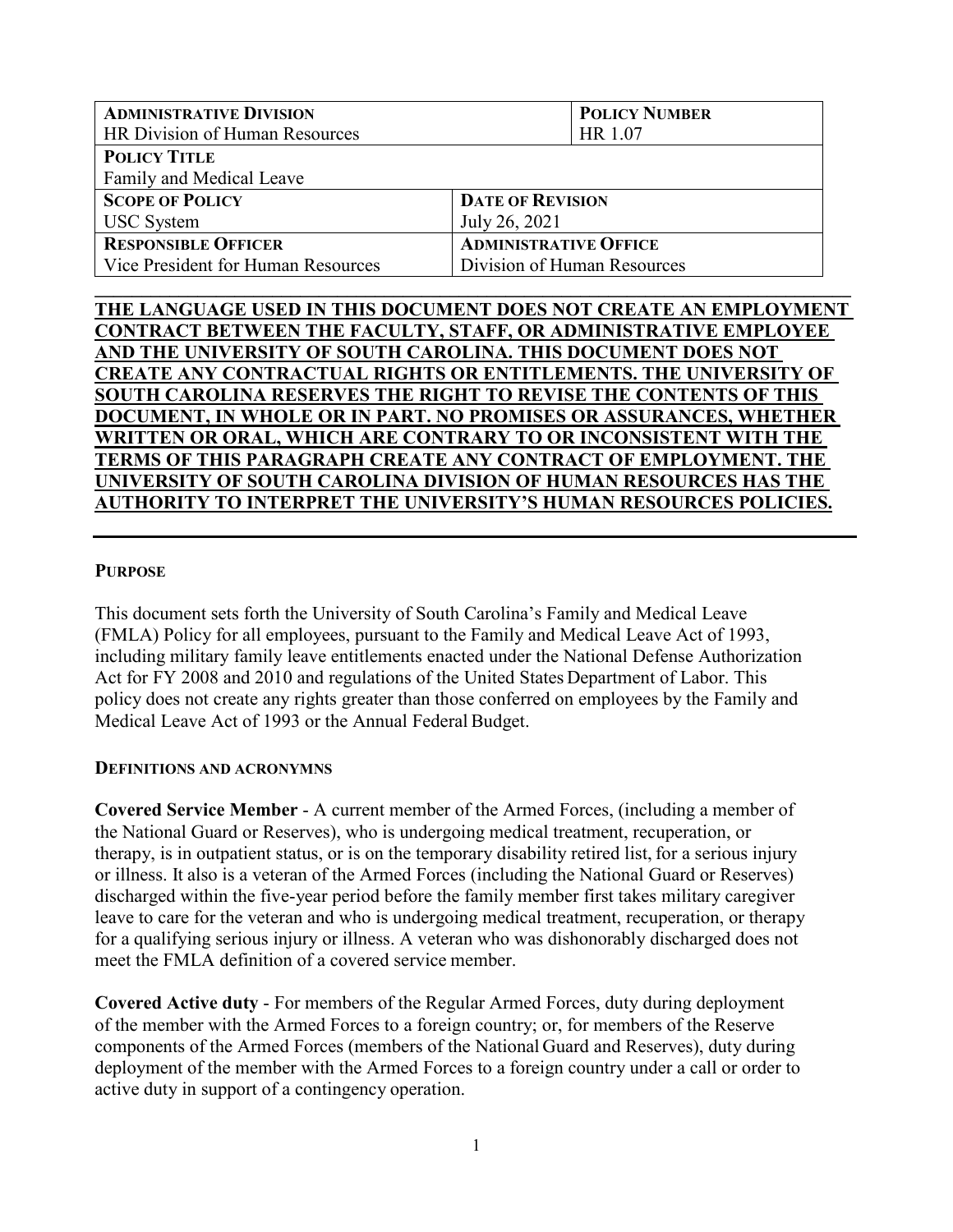**Family and Medical Leave Act (FMLA)** - Federal law requiring covered employers to provide eligible employees with job-protected and unpaid leave for qualified medical and family reasons.

**Family Member -** The employee's spouse, son, daughter, or parent, but not to include siblings, grandparents, or "in-laws.".

**Full-Time Equivalent (FTE):** A position authorized by the General Assembly which is expressed as a numerical value as a percentage of time in hours and of funds.

**Health Care Provider** - Any doctor of medicine or osteopathy who is authorized to practice medicine or surgery (as appropriate) by the State in which the doctor practices or any other person determined by the Secretary of Labor to be capable of providing health care services. Reference details by visiting the Department of Labor website.

**Next of Kin for Covered Service Member** -The nearest blood relative of the service member, other than the service member's spouse, parent, son, or daughter.

**Parent** - A biological, adoptive, step or foster father or mother or an individual who stands or stood in loco parentis to an employee when the employee was a minor. The term does not include parents "in law."

**Serious Health Condition** - An illness, injury, impairment, or physical or mental condition that involves:

- 1. Any period of incapacity or treatment in connection with or consequent to inpatient care in a hospital, hospice, or residential medical care facility
- 2. Any period of incapacity requiring absence from work, school, or other regular daily activities of more than three calendar days that also involves continuing treatment by, or under the supervision of, a health care provider; or continuing treatment by, or under the supervision of, a health care provider
- 3. Continuing treatment by, or under the supervision of, a health care provider for a chronic or long-term health condition that is incurable or so serious that, if not treated, would likely result in a period of incapacity of more than three calendar days, or for prenatal care.

**Serious Injury or Illness for a Current Service Member** - One that may render the service member medically unfit to perform his or her military duties. For a veteran, a serious injury or illness is one that rendered the veteran medically unfit to perform his or her military duties, or an injury or illness that qualifies the veteran for certain benefits from the Department of Veterans Affairs or substantially impairs the veteran's ability to work. For veterans, it includes injuries or illnesses that were incurred or aggravated during military service but that did not manifest until after the veteran left active duty.

**Spouse** - A spouse is a husband or wife. This definition includes same-sex marriage and common law marriage in states where common law marriage is recognized.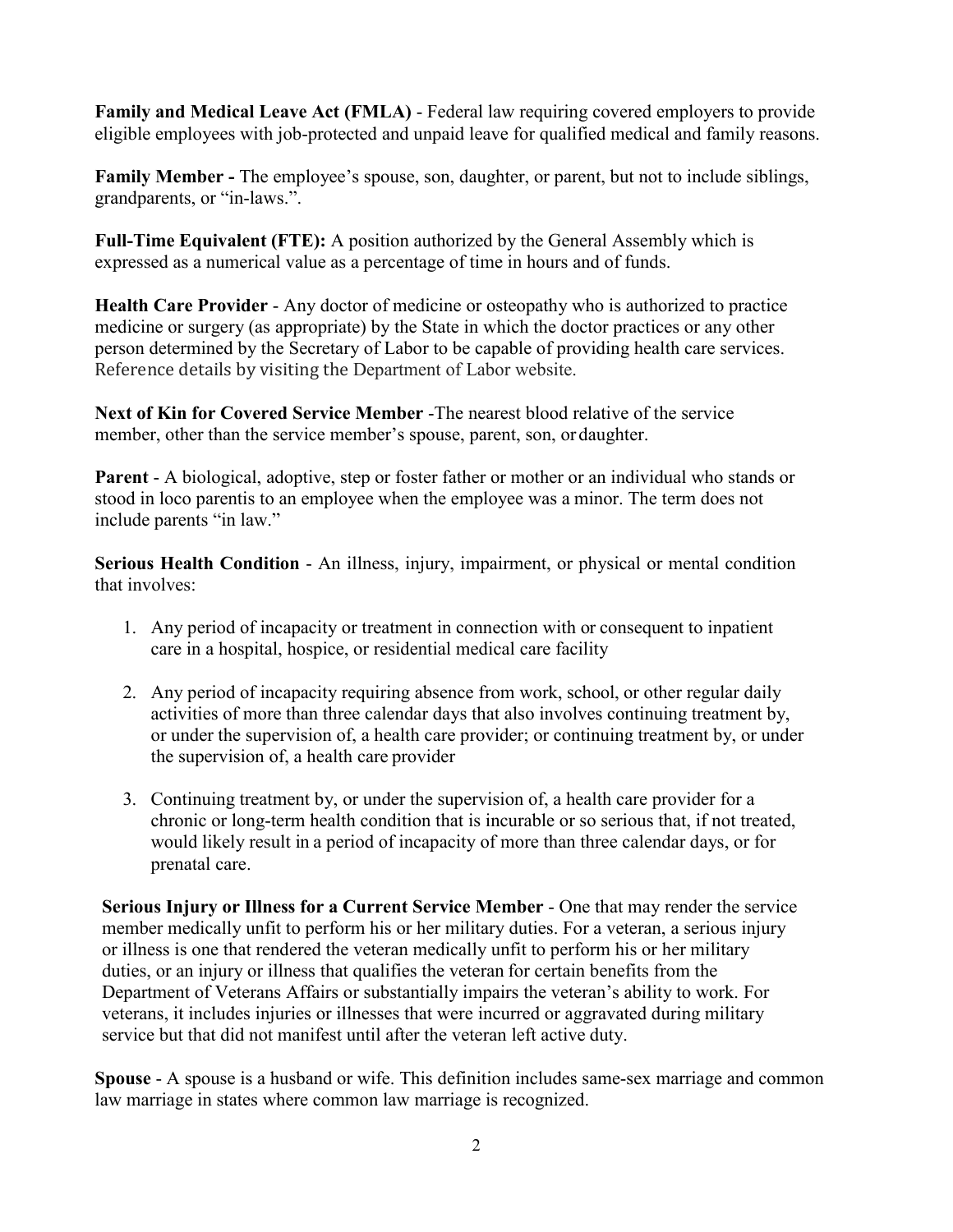**Son or daughter** - A biological, adopted, or foster child, a stepchild, a legal ward, or a child of a person standing in loco parentis, who is either under age 18, or age 18 or older and incapable of self-care because of a mental or physical disability.

# **POLICY STATEMENT**

The Division of Human Resources is responsible for FMLA leave approval, computation, leave adjustment, and leave policy interpretation. All provisions of this policy will be interpreted to be consistent with the Family and Medical Leave Act of 1993, including military family leave entitlements enacted under the National Defense Authorization Act for FY 2008 and 2010.

# A. Eligibility

Employees must have been employed by the State of South Carolina for at least 12 months. The university will go back 7 years prior to the date of the need for leave to determine if the employee worked a total of 12 months with state government. The university will go back more than 7 years if an employee left state employment due to National Guard or Reserve Military obligations or a written agreement is provided reflecting an employer's intention to rehire after a break.

Employees must have worked at least 1,250 hours (defined as FLSA compensable hours of work) during the 12-month period prior to the request for FMLA leave, including "on-call" hours. Paid leave and unpaid leave, including FMLA leave, are not included as working hours. Special hours of service requirements apply to airline flight crew employees.

State government is considered to be a single employer for the purpose of determining FMLA leave eligibility.

# B. FMLA Provisions

- 1. The university will grant an eligible employee up to a total of 12 work weeks of unpaid leave during a calendar year for any of the following reasons:
	- a. For the birth of a child and/or to bond with the child. (Note: Eligibility expires 12 months after the date of birth).
	- b. For placement of a child for adoption or foster care with the employee, and/or to bond with the child. (Note: Eligibility expires 12 months after the date of adoption or placement).
	- c. To care for the employee's spouse, son, daughter, or parent witha serious health condition
	- d. For a serious health condition that makes the employee unable to perform the functions of the employee's job.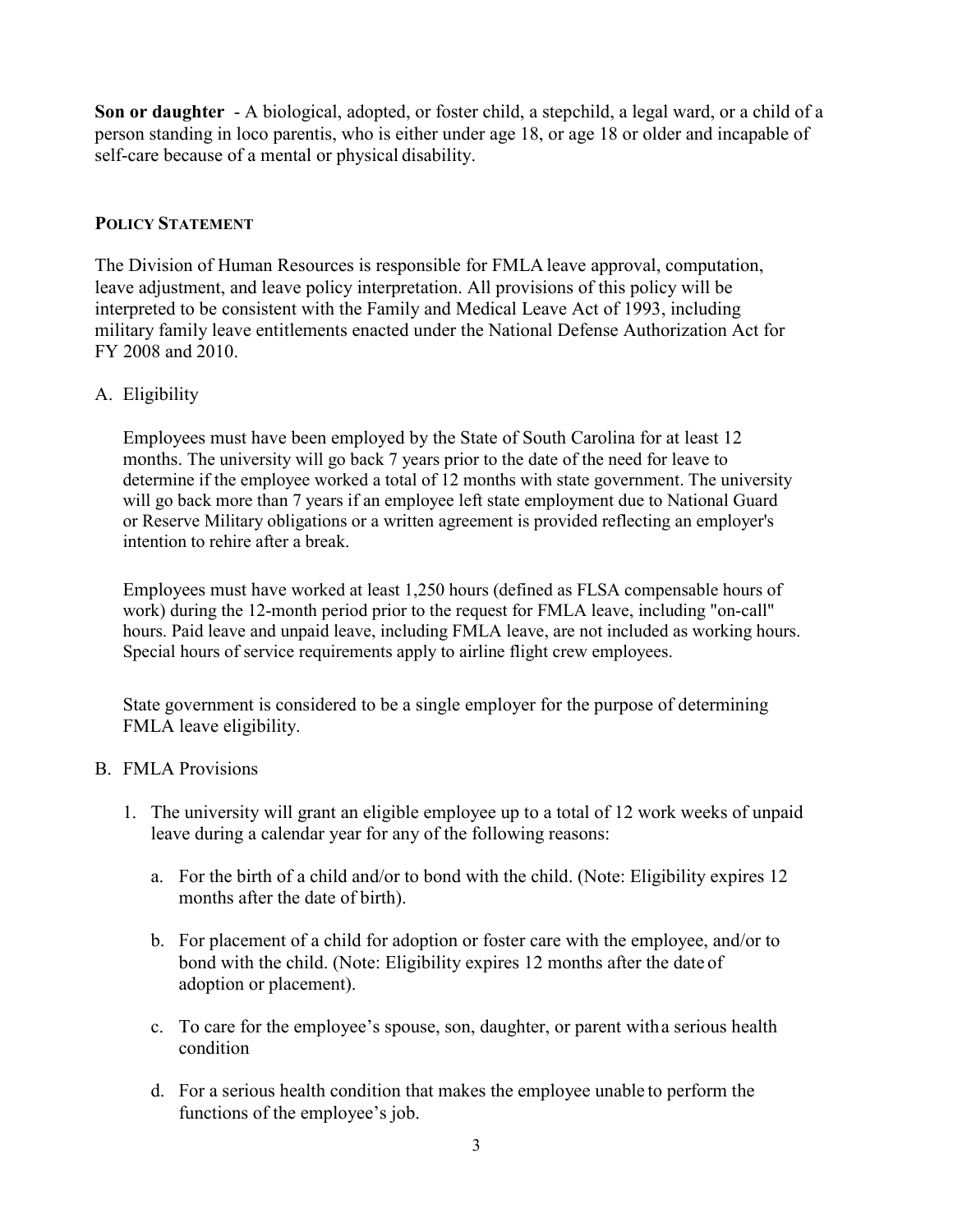- e. For qualifying exigencies arising out of the fact that the employee's spouse, son, daughter, or parent is on active duty or called to active duty status as a member for the National Guard or Reserves in support of a contingency operation. Qualifying exigencies can include: 1) short notice deployment; 2) military events and related activities; 3) childcare and school activities; 4) financial and legal arrangements; 5) counseling; 6) rest and recuperation; 7) post- deployment activities; and 8) additional activities not encompassed in other categories but agreed to by the university and the employee.
- 2. Military Caregiver Leave- The university will grant an eligible employee up to a total of 26 work weeks of unpaid leave during a single 12-month period for any of the following reasons:
	- a. Military Caregivers' 26-Week Leave Entitlement An eligible employee who is the spouse, child, parent, or next of kin of a covered service member may take up to 26 weeks of leave during a single 12-month period to care for a covered service member.
	- b. Veterans' Caregivers' 26-Week Leave Entitlement An eligible employee who is the spouse, child, parent, or next of kin of a veteran may take up to 26 weeks of leave during a single 12-month period to care for a veteran of the Armed Forces (including the National Guard or Reserves) discharged within the five-year period before the family member first takes military caregiver leave to care for a covered service member.
- C. Spouses Employed by the State of South Carolina
	- 1. When both eligible spouses work for the State of South Carolina, they are limited to a combined total of 12 work weeks of leave in a 12-month period for the following FMLAqualifying reasons:
		- a. the birth of a son or daughter and bonding with the newborn child,
		- b. the placement of a son or daughter with the employee for adoption or foster care and bonding with the newly-placed child, and
		- c. the care of a parent with a serious health condition.
	- 2. Eligible spouses who both work for the State of South Carolina are also limited to a combined total of 26 work weeks of leave in a single 12-month period to care for a covered servicemember with a serious injury or illness ("military caregiver leave") if each spouse is a parent, spouse, son or daughter, or next of kin of the servicemember. When spouses take military caregiver leave as well as other FMLA leave in the same leave year, each spouse is subject to the combined limitations for the reasons for leave listed above.
- D. Notification and Application for FMLA Leave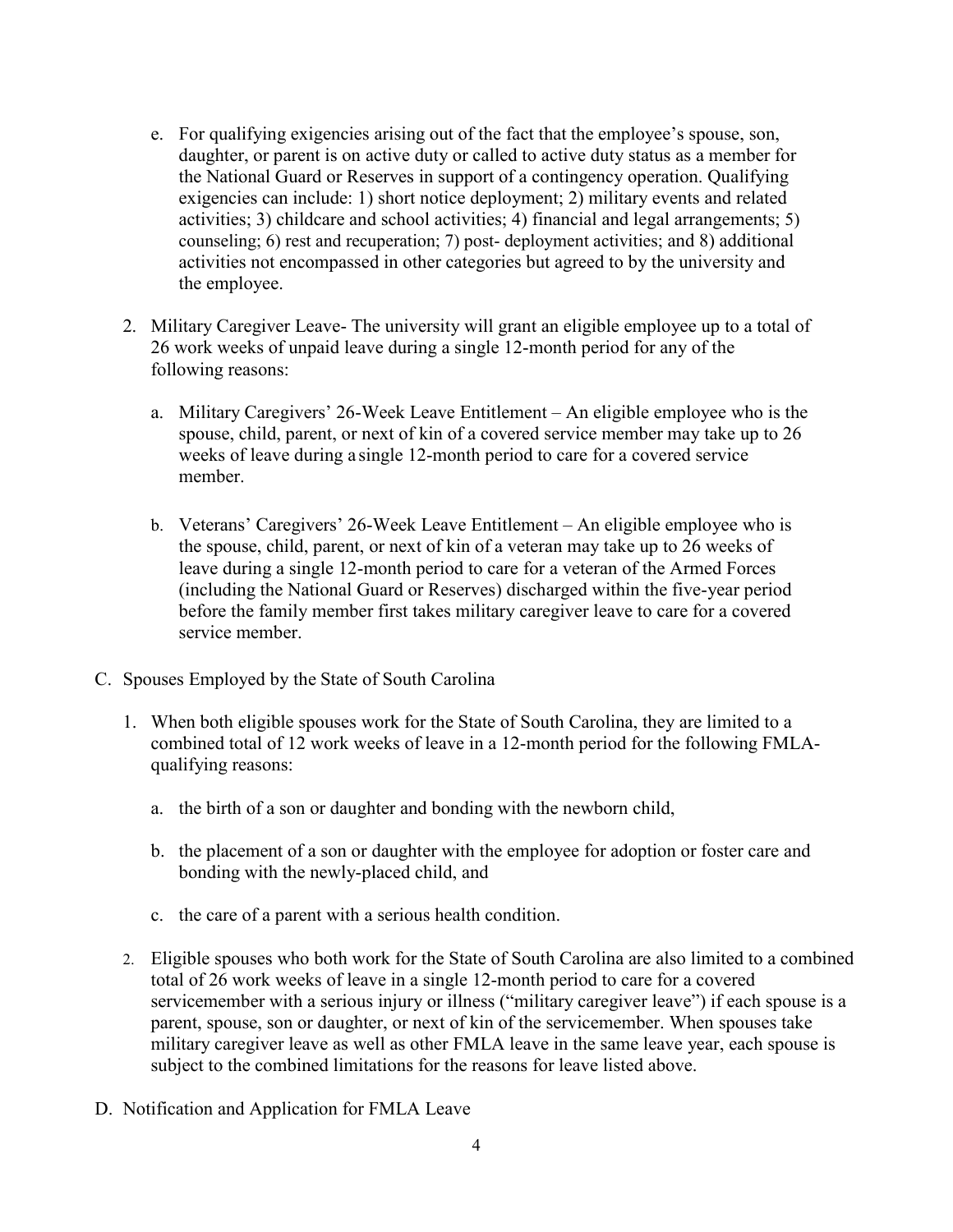- 1. An eligible employee requesting FMLA leave must give 30 days advance notice to the university of the need to take FMLA leave when the need for leave is foreseeable.
- 2. When the need for leave is not foreseeable, such notice must be given as soon as practical.
- E. Coordination of FMLA with Paid and Unpaid Leave
	- 1. FMLA leave is unpaid; however,
		- a. An eligible employee will be required to substitute accrued sick leave for unpaid FMLA leave when the FMLA leave request qualifies for sick leave usage, or
		- b. An eligible employee may elect to substitute accrued annual leave and/or accrued compensatory time for unpaid FMLA leave.
	- 2. Paid and unpaid leave time taken will count toward the allowable amount of the approved FMLA leave, and must be taken in accordance with applicable leave policies.
	- 3. Absences for 3 or more days taken pursuant to the sick leave policy may automatically be counted toward the allowed 12 weeks of FMLA leave if eligible.
	- 4. The use of FMLA leave shall be subject to verification.
	- 5. FMLA leave policies and procedures will be applied in an equitable manner to all eligible employees. In instances of suspected FMLA leave abuse or violation of policy, department heads or authorized supervisors may take disciplinary action in accordance with university policy and in consultation with the Division of Human Resources.
	- 6. The university maintains leave records for each employee covered under the FMLA. Leave records are subject to audit.
- F. Intermittent or Reduced Schedule Leave
	- 1. FMLA leave taken because of the serious health condition of an employee or an eligible family member may be taken on an intermittent or reduced-schedule leave basis when medically necessary.
	- 2. Intermittent or reduced-schedule leave for bonding with a newborn or for the adoption or placement of a child may be taken only with the approval of the university, subject to departmental approval and university policies and procedures.
	- 3. It may be requested that an employee arrange a particular schedule or reschedule appointments or treatment, based on departmental needs and subject to the consent of the health care provider.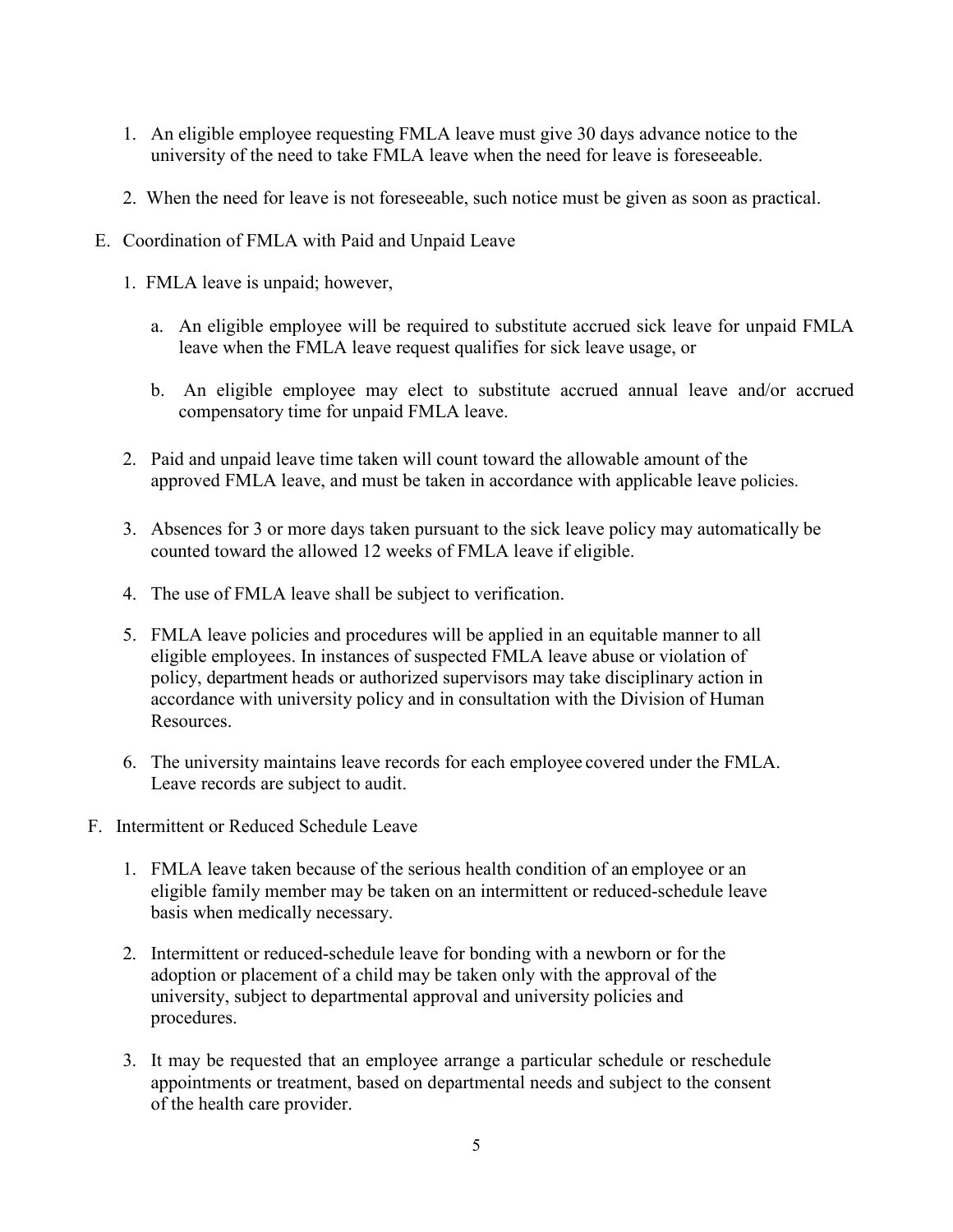### G. Benefits During FMLA Leave

- 1. During any period of FMLA leave the university will maintain the employee's insurance coverage, provided the employee continues to pay the insurance premiums that normally would be deducted from the employee's paycheck.
- 2. If the employee fails to make the required insurance premium payments within 30 days of the date the payments are due, insurance coverage will be discontinued.
- 3. All payments must be made to the Payroll Department in accordance with the terms and conditions indicated within this policy.
- 4. If an employee elects not to continue insurance coverage during a period of FMLA leave, the coverage may be reinstated upon return from leave. When the employee returns to work, they should contact the Benefits Office immediately to ensure coverage is reinstated within 31 days.
- 5. If an employee notifies the university that they will not be returning from a period of FMLA leave, the university may terminate the employee's insurance coverage. In this case, the employee will be entitled to continuation of insurance benefits only in accordance with the Consolidated Omnibus Budget Reconciliation Act (COBRA) and the provisions of the insurance plan.

### H. Employment Status

- 1. An eligible employee who takes FMLA leave is entitled to return from leave and be restored to the position held prior to beginning FMLA leave or to a comparable position with equivalent benefits, pay, and other terms and conditions of employment. The comparable position must involve the same or substantially similar duties and responsibilities and must entail equivalent skills, effort, responsibility, and authority.
- 2. Additional employees in FTE positions may not be hired to replace employees on FMLA leave. Temporary or substitute employees may be hired for limited periods of time to provide coverage during the absence of permanent employees in FTE positions on FMLA leave.

# **PROCEDURES**

# **Employee Responsibility**

An employee requesting FMLA leave must submit appropriate documentation, as indicated below, through the university timekeeping system to the Division of Human Resources for review and approval. The Employee is responsible for any cost associated with having paperwork completed by a health care provider. Employees are to submit medical documentation only to the Division of Human Resources or to their departmental leave administrator. An FMLA medical certification should not be submitted directly to a supervisor.

The university may require the employee to get a second opinion from an independent health care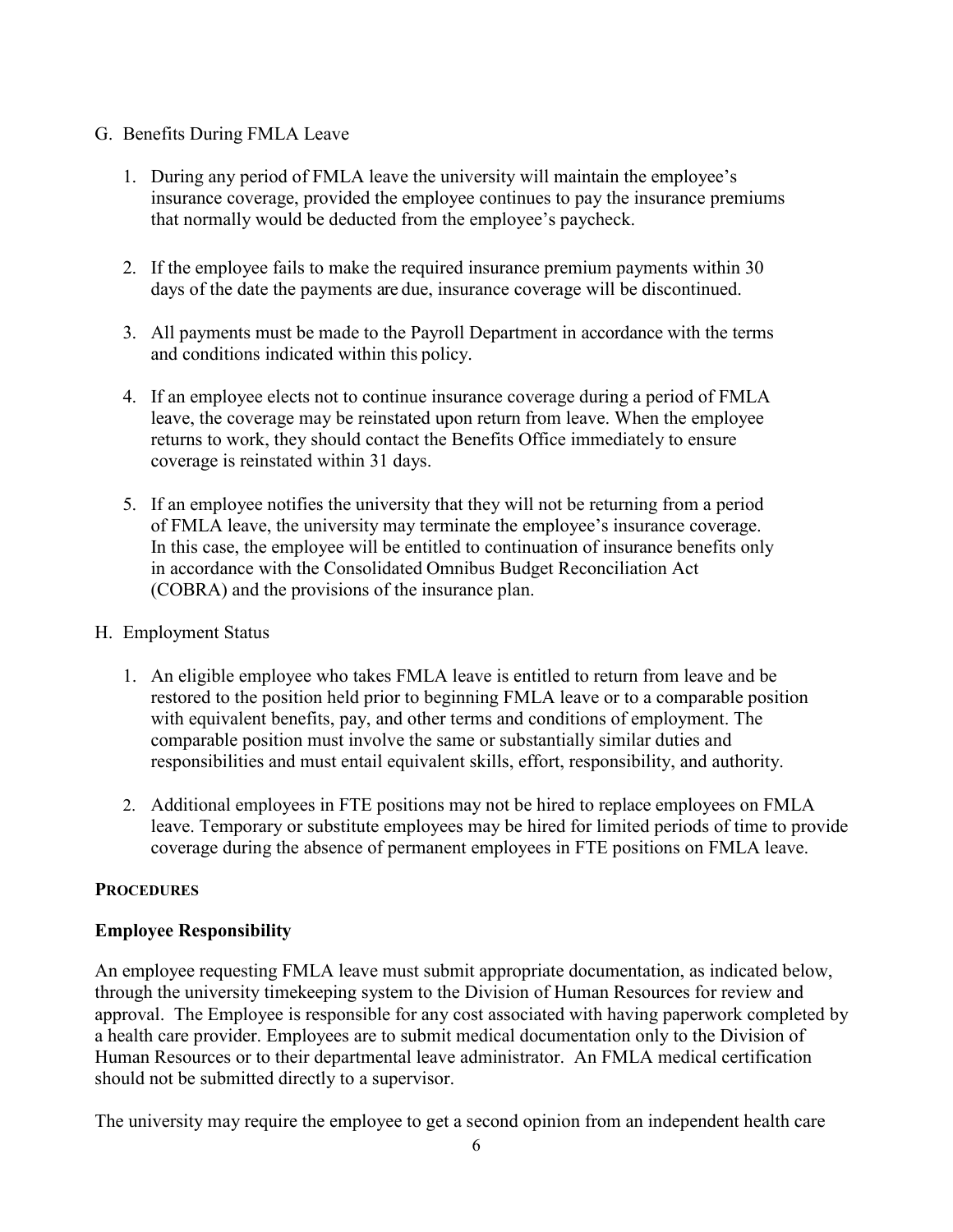provider at the expense of the department. If the second opinion conflicts with the original opinion, a third opinion may be required.

An employee may need to provide additional information regarding their request or provide periodic recertification of their need for leave. Employees are expected to respond promptly to requests for information from the Division of Human Resources. Failure to respond in a timely manner may result in a denial of leave usage under the FMLA.

Employees who are not leave earning or who are otherwise unable to submit their documentation electronically, may submit the appropriate FMLA documentation along with an Employee Request for Leave [Form P-83](https://sc.edu/about/offices_and_divisions/human_resources/docs/p83.pdf) to their departmental leave administrator.

Employees must notify their supervisor of any change of circumstances for which leave is being taken.

Employees who are taking intermittent FMLA leave must inform their supervisor if a request for leave is for a reason for which an FMLA absence has been approved.

Employees must consult with their supervisor regarding the scheduling of planned medical treatment.

Employees must comply with their department's routine procedures for requesting leave.

To modify the allowable time given under the FMLA, the employee must provide a note from the same treating health care provider who completed the original medical certification. If the employee is under the care of a new or additional health care provider, a new FMLA medical certification will need to be completed.

Employees who are out of work for a continuous period of time for their own serious health condition are required to provide a return-to-work statement to the Division of Human Resources from their physician prior to or upon their return to work.

Employees are expected to return to work by the end of the approved FMLA leave period. If an employee fails to return to work, the continued absence will no longer be protected under the FMLA.

| Qualifying Event                         | Required Form or Documentation            |
|------------------------------------------|-------------------------------------------|
| Employee's own serious health condition, | <b>Employee Health Certification Form</b> |
| including the birth of a child           |                                           |
| Bonding with a newborn child             | Documentation confirming family           |
|                                          | relationship and date of birth. For       |
|                                          | example, Birth Certificate, letter from   |
|                                          | hospital where child was delivered.       |
| Adoption or foster care of child         | Certificate of Adoption or Placement of   |
|                                          | Adoption. For example, letter from        |
|                                          | attorney or agency handling adoption of   |
|                                          | placement, court documentation.           |
| Care for a family member                 | <b>Family Health Certification Form</b>   |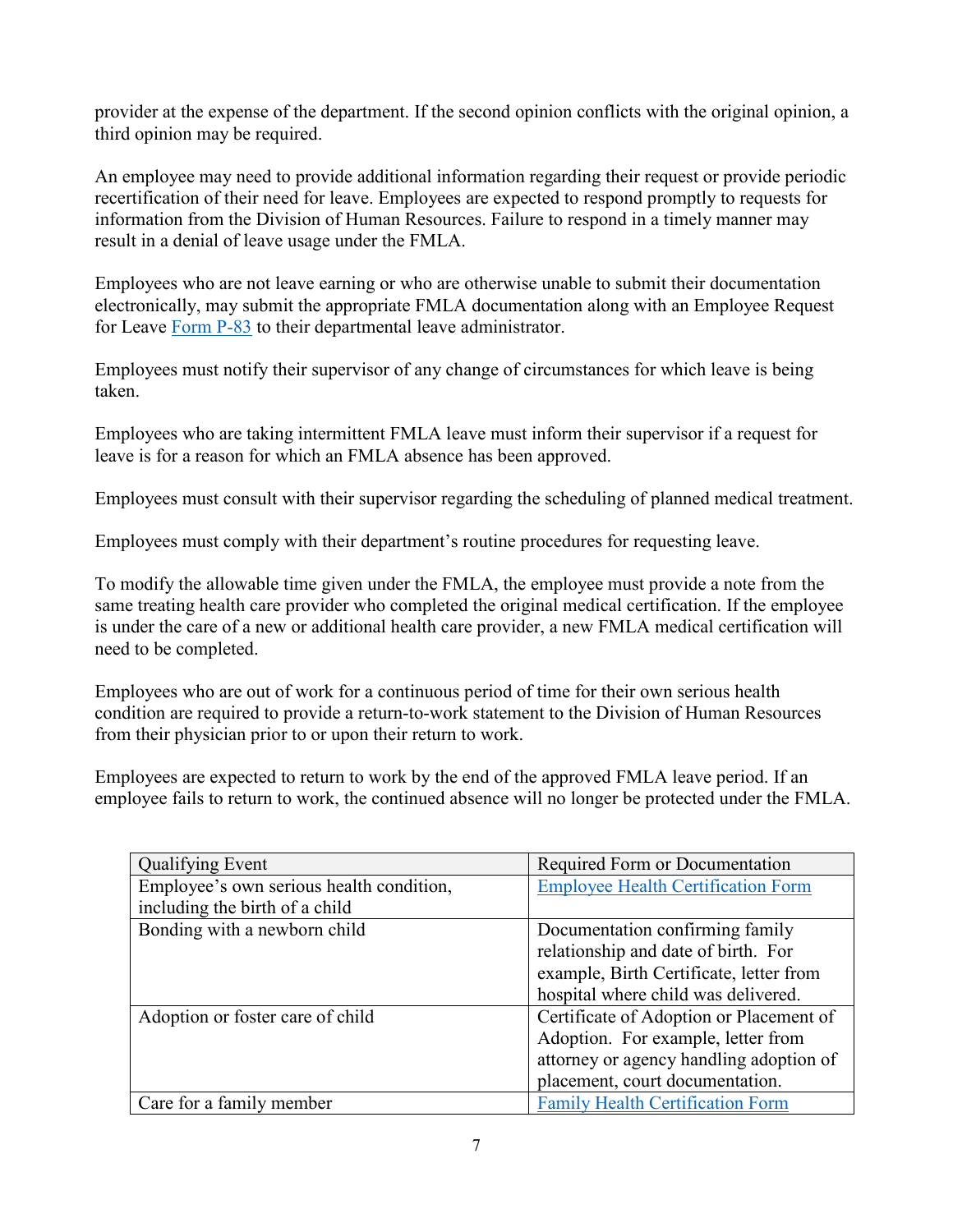| Military leave requests for foreign deployment of | <b>Military Qualifying Exigency Form</b> |
|---------------------------------------------------|------------------------------------------|
| an employee's spouse, child, or parent            |                                          |
| Care for a family member who is an active         | <b>Military Caregiver Form</b>           |
| military member with a serious injury or illness  |                                          |
| Care for a family member who is a covered         | <b>Military Caregiver Veteran Form</b>   |
| veteran with serious injury or illness            |                                          |

#### **Supervisor Responsibility**

Supervisors must be attentive to their employee's absences. If an employee is out of work for more than three consecutive days or has repeated or excessive absences their absences may be related to an FMLA qualifying reason. The supervisor must notify their departmental Leave Administrator so that the employee may be properly informed regarding their FMLA rights.

Supervisors must ensure that the employee's FMLA usage in the university timekeeping system is recorded accurately and in a timely manner. They must also notify their departmental Leave Administrator immediately when an employee exhausts their applicable leave balance.

Supervisors are responsible for arranging coverage of the employee's job duties while the employee is absent from work.

Supervisors must ensure that employees that are out of work for continuous period of time for their own serious health condition provide a return-to-work statement from their physician prior to or upon their return to work.

Supervisors who have concerns regarding an employee's FMLA leave usage should contact the Benefits Office immediately.

Supervisors must not accept a completed FMLA medical certification provided by an employee and are to advise their employee to submit all documentation containing medical information to the departmental Leave Administrator or to the Benefits Office.

Supervisors must not require an employee approved for intermittent FMLA to provide a doctor's note for each associated absence taken.

Supervisors must not interfere with, restrain, or deny an employee's FMLA rights and supervisors should not retaliate against an employee who exercises their FMLA rights.

Additional procedures, forms, and general guidance related to this policy can be found on the [Division of](https://www.sc.edu/about/offices_and_divisions/human_resources/toolbox/emergency_paid_sick_leave/index.php) [Human Resources website.](https://www.sc.edu/about/offices_and_divisions/human_resources/toolbox/emergency_paid_sick_leave/index.php)

Information about [employee rights under the FMLA](https://www.dol.gov/sites/dolgov/files/WHD/legacy/files/fmlaen.pdf) is available from the United States Department of Labor.